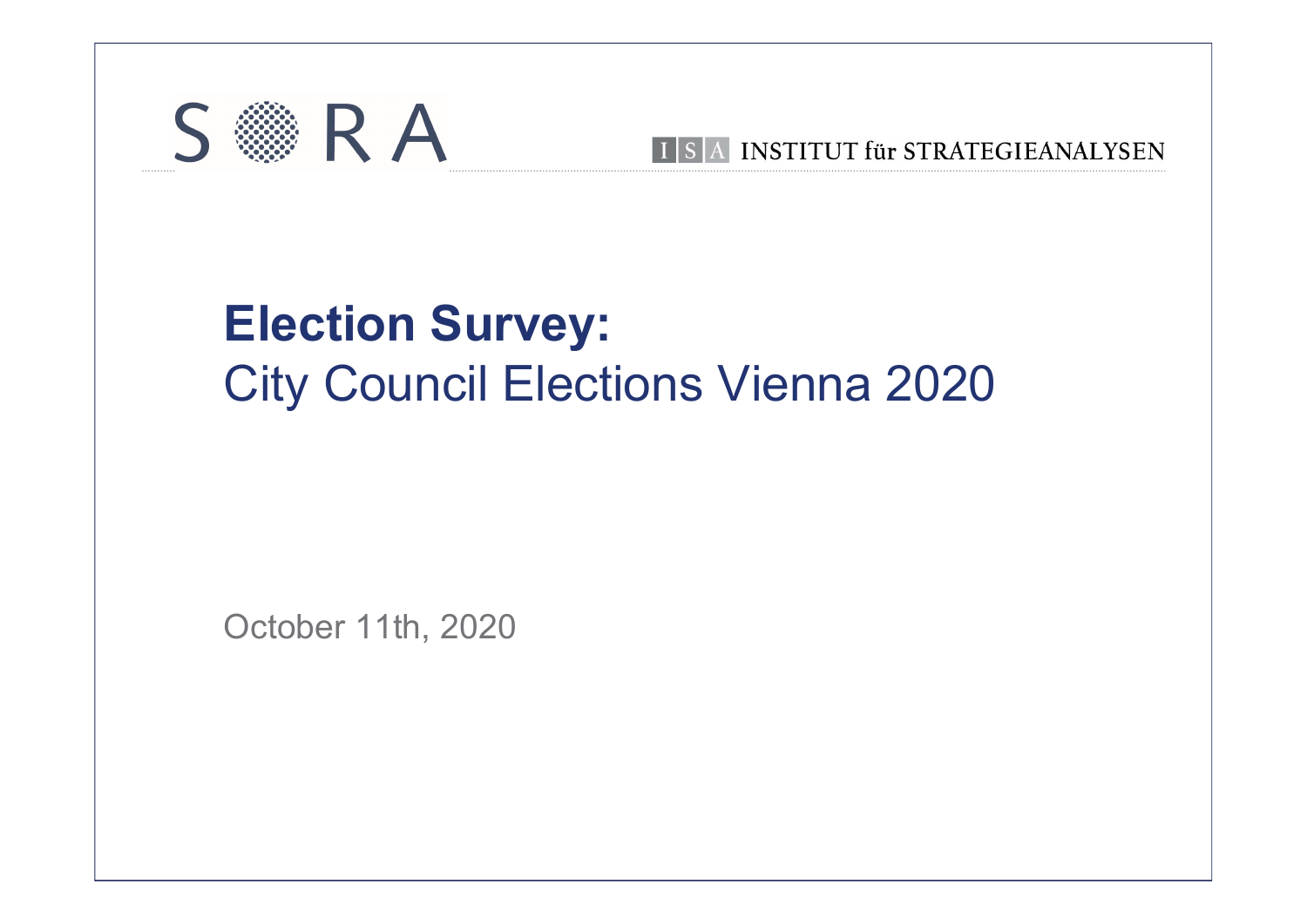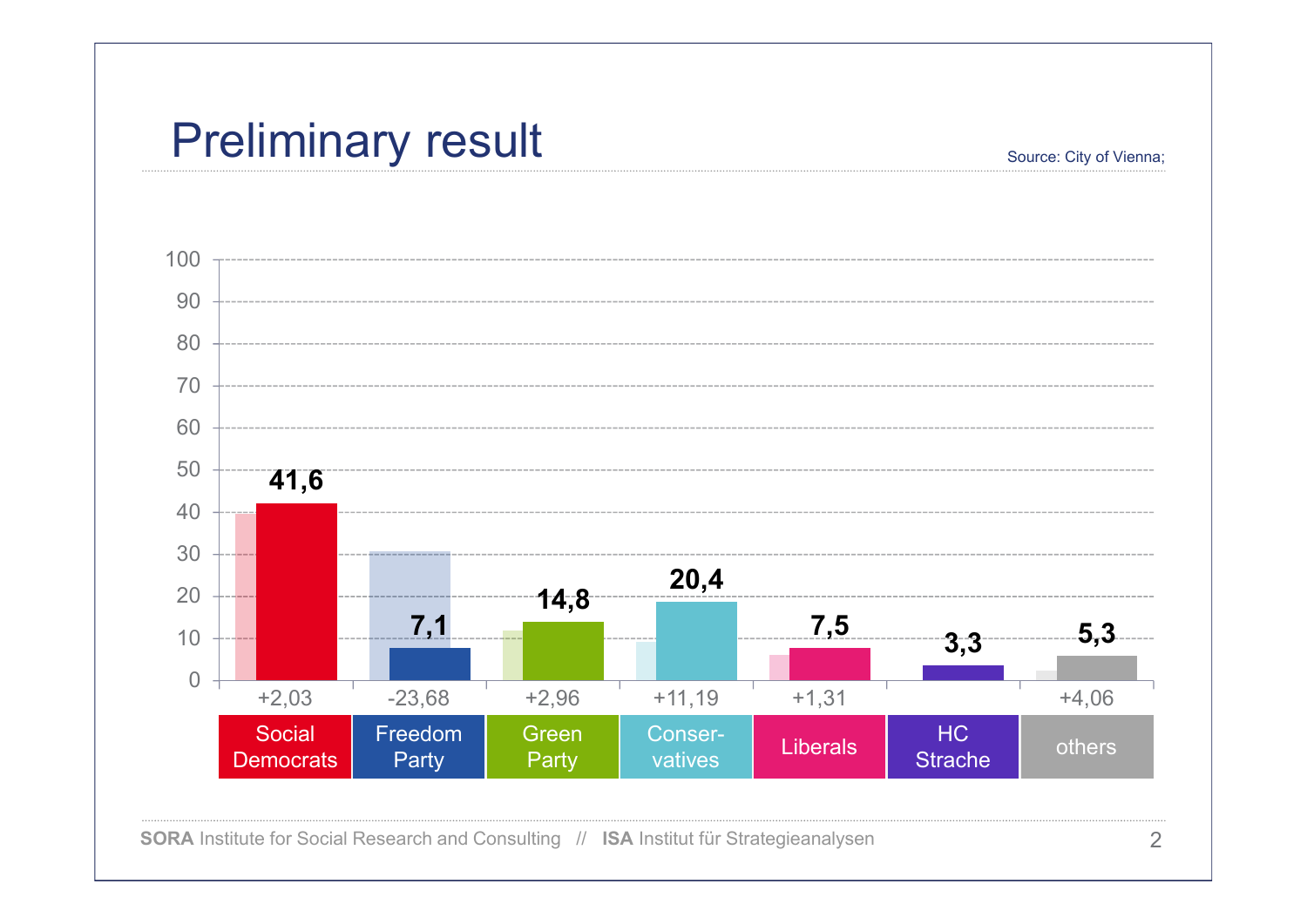### Methodology

### **Methodology**<br>
Project consortium commissioned by Austrian Broadcasting Company (ORF)<br>
→ SORA Institute for Social Research and Consulting: <u>www.sora.at</u><br>
→ ISA Institut für Strategieanalysen: <u>www.strategieanalysen.at</u> → SORA Institute for Social Research and Consulting: www.sora.at → ISA Institut für Strategieanalysen: www.strategieanalysen.at

- 
- 

### **Survey**

- $\rightarrow$  Population: eligible voters
- $\rightarrow$  Sampling procedure: stratified random sampling
- <sup>→</sup> Survey method: Telephone interviews (CATI) & Online interviews (CAWI) **y**<br>
commissioned by Austrian Broadcasting Company (ORF)<br>
F Social Research and Consulting: <u>www.sora.at</u><br>
ategieanalysen: <u>www.strategieanalysen.at</u><br>
ble voters<br> **dure**: stratified random sampling<br>
Telephone interviews (C <sup>→</sup> Survey period: 07. – 10. October 2020 **Survey**<br>
→ **Population:** eligible voters<br>
→ **Sampling procedure:** stratified random sampling<br>
→ **Survey method:** Telephone interviews (CATI) & Online interviews<br>
carried out by IPR (n=1.235 CATI) & IFES (n=83<br>
→ **Survey** Population: eigiple voters<br>
Sampling procedure: stratified random sampling<br>
Survey method: Telephone interviews (CATI) & Online interviews (CAWI)<br>
carried out by IPR (n=1.235 CATI) & IFES (n=839 CATI & CAWI)<br>
Survey period Sampling procedure: stratified random sampling<br>
Survey method: Telephone interviews (CATI) & Online interviews<br>
carried out by IPR (n=1.235 CATI) & IFES (n=839<br>
Survey period: 07. – 10. October 2020<br>
Sample: n=2.074 respo
- 

### Data

- 
- → **Survey method:** Telephone interviews (CATI) & Online interviews (CAWI)<br>
carried out by IPR (n=1.235 CATI) & IFES (n=839 CATI & CAWI)<br>
→ **Survey period:** 07. 10. October 2020<br> **Data**<br>
→ **Sample:** n=2.074 respondents, **Project consortium** commissioned by Austrian Broadcasting Company (ORF)<br>
→ SORA Institute for Social Research and Consulting: www.scra.at<br>
<br> **Survey**<br>
→ **Population:** eligible voters<br>
<br>
→ **Population:** eligible voters<br>  $\rightarrow$  Weighting: (representative for eligible voters): sex, age, formal education, election night forecast from 18:00 For net all response the state of the matter of the matter of the formulation: eligible voters<br>
Sampling procedure: stratified random sampling<br>
Survey method: Telephone interviews (CATI) & Online interviews (CAWI)<br>
carried
	-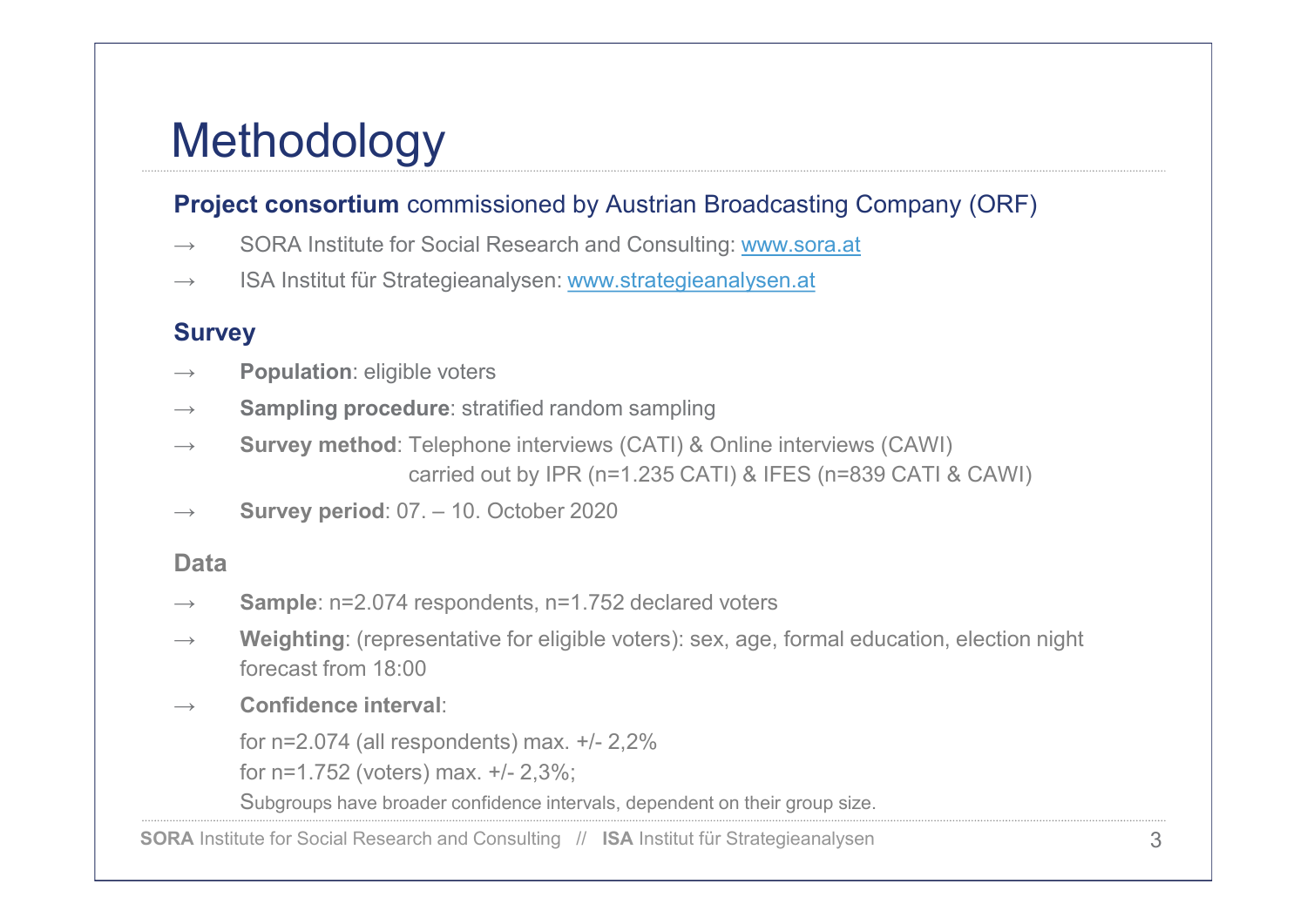Percentage of all respondents and of the respective party voters,

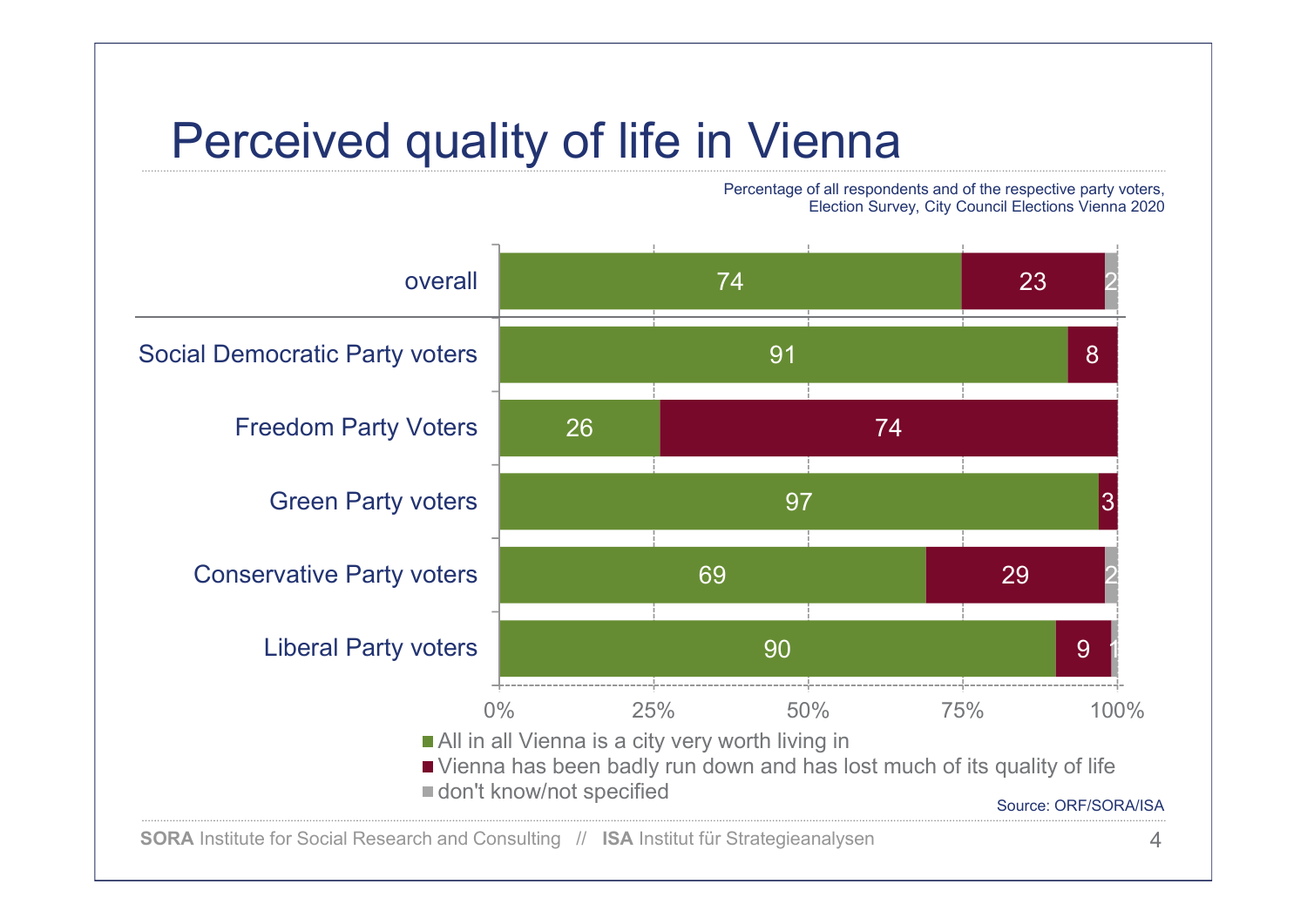## Satisfaction with the City Government in<br>dealing with coronavirus<br>Percentage of all respondents and of the respective party voters, Satisfaction with the City Governmer

Freedom Party voters 30<br>
Green Party voters 30<br>
Liberal Party voters 6 34<br>
Liberal Party voters 8 40<br>
0% 25% 50% 75% 100%<br>
For Social Research and Consulting // ISA Institut für Strategieanalysen<br>
SORA Institute for Social 16 16 44 5 30 2 16 36 30 6 34 5 8 40 and 10 44 56 16 36 36 61 34 40 26 11 4  $11 \quad 21 \quad 1$ 36 9 45 45 11 21 21 22 46 15 1 | 5 4  $1$ 1 1 16 26 11 4<br>
30 56 11 2<br>
2 16 36 46<br>
30 61 9<br>
6 34 45 15<br>
8 40 45 51<br>
9% 25% 50% 75% 100%<br>
Levery satisfied not at all satisfied<br>
10 45 51<br>
9 60% 25% 50% 75% 100%<br>
100%<br>
100%<br>
100%<br>
100%<br>
100%<br>
100%<br>
100%<br>
100%<br>
100%<br>
100%<br> overall 16 Social Democratic Party voters 30 Freedom Party Voters 2 16 16 36 Green Party voters Conservative Party voters 6 34 Liberal Party voters 8 8 40 ■ very satisfied somewhat satisfied **Finally and satisfied not at all satisfied** don't know/not answered Percentage of all respondents and of the respective party voters, Election Survey, City Council Elections Vienna 2020<br>Election Survey, City Council Elections Vienna 2020<br>26 11 4 Source: ORF/SORA/ISA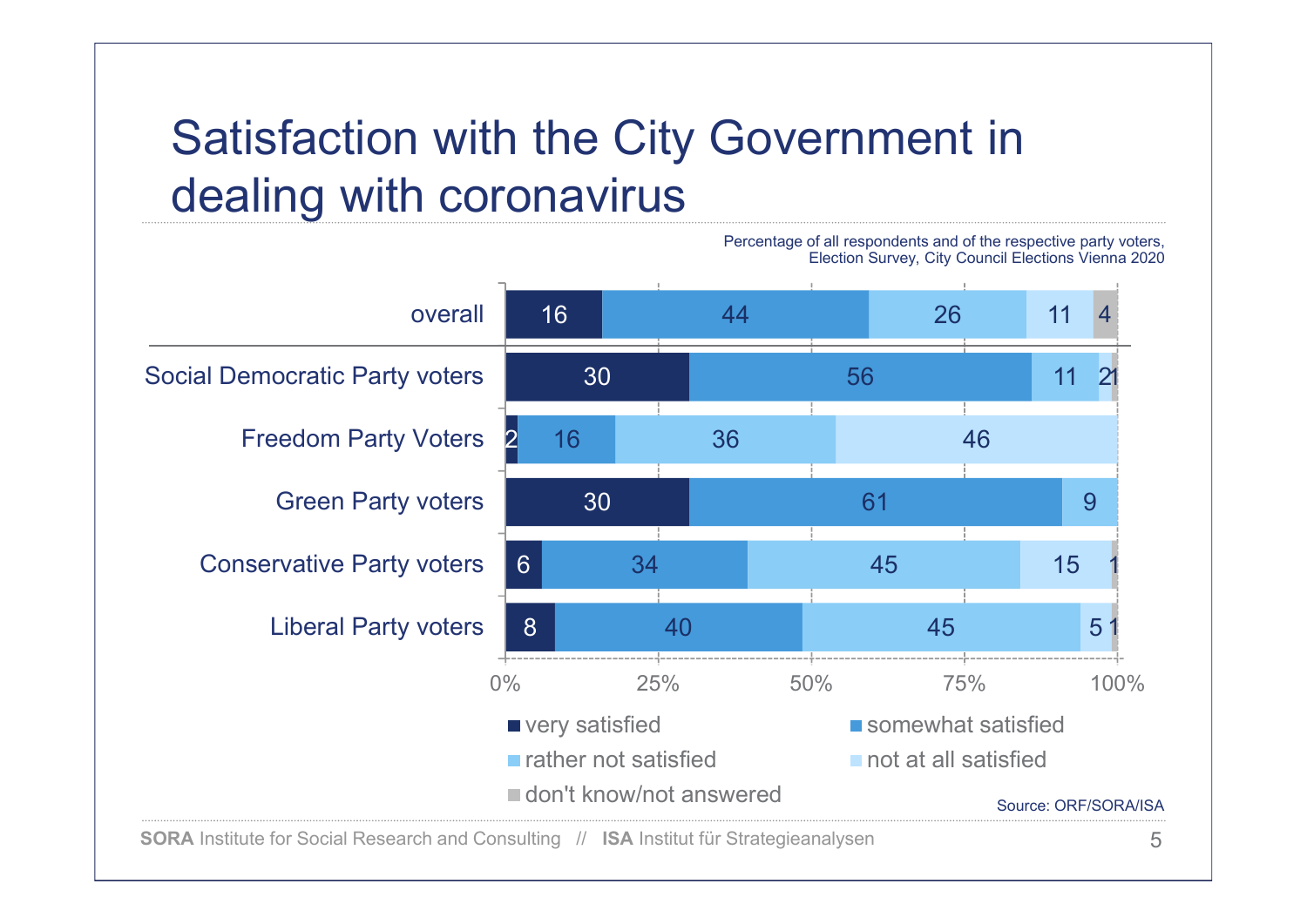# How men and women voted<br>Percentage of voters, Election Survey, City Council Elections Vienna 202

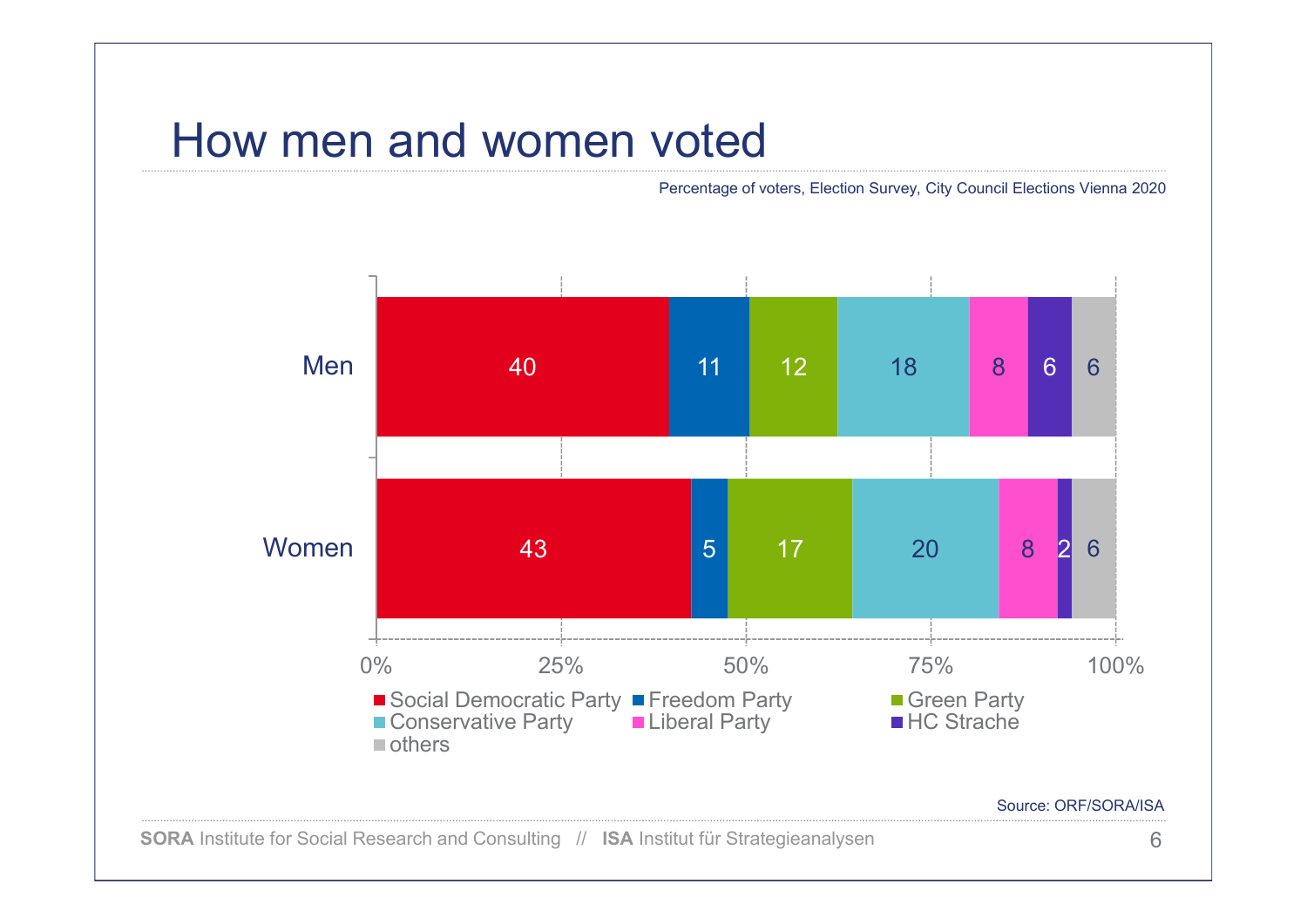# How different age groups voted

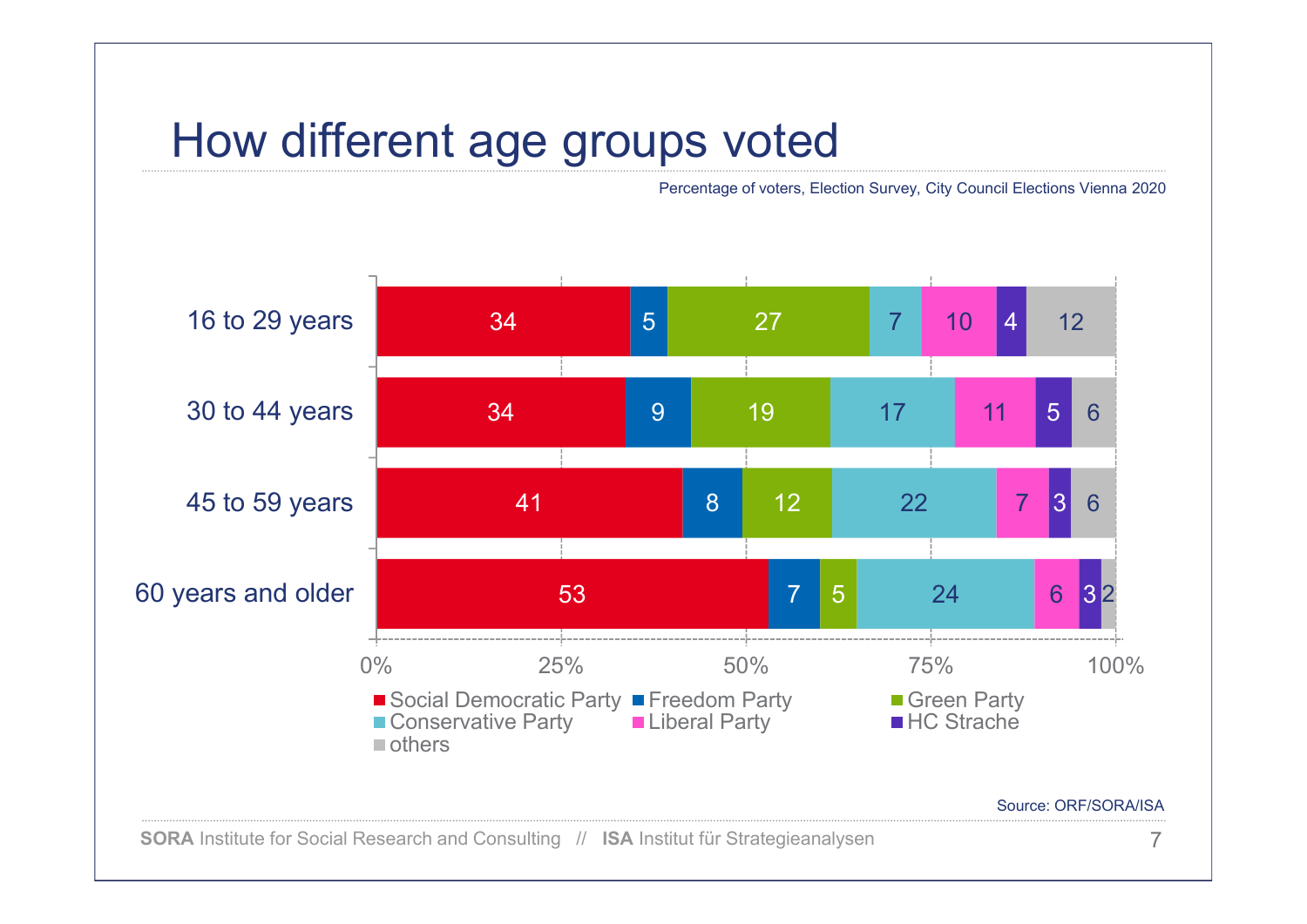## How those with / without secondary school<br>diploma voted<br>Percentage of voters, Election Survey, City Council Elections Vienna 2020 How those with / without second<br>diploma voted<br>Percentage of voters, Election

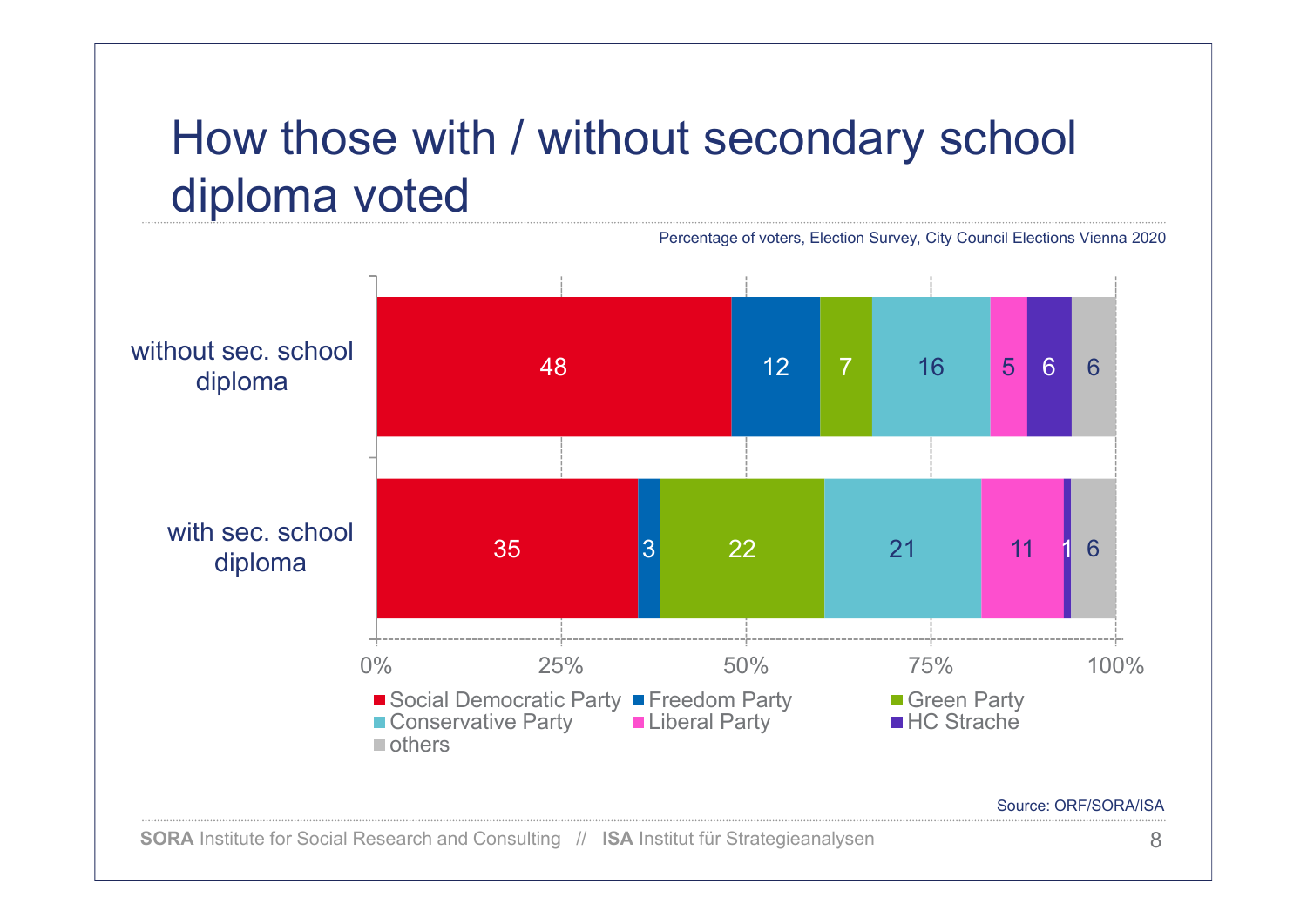### How those with different occupational status voted voted

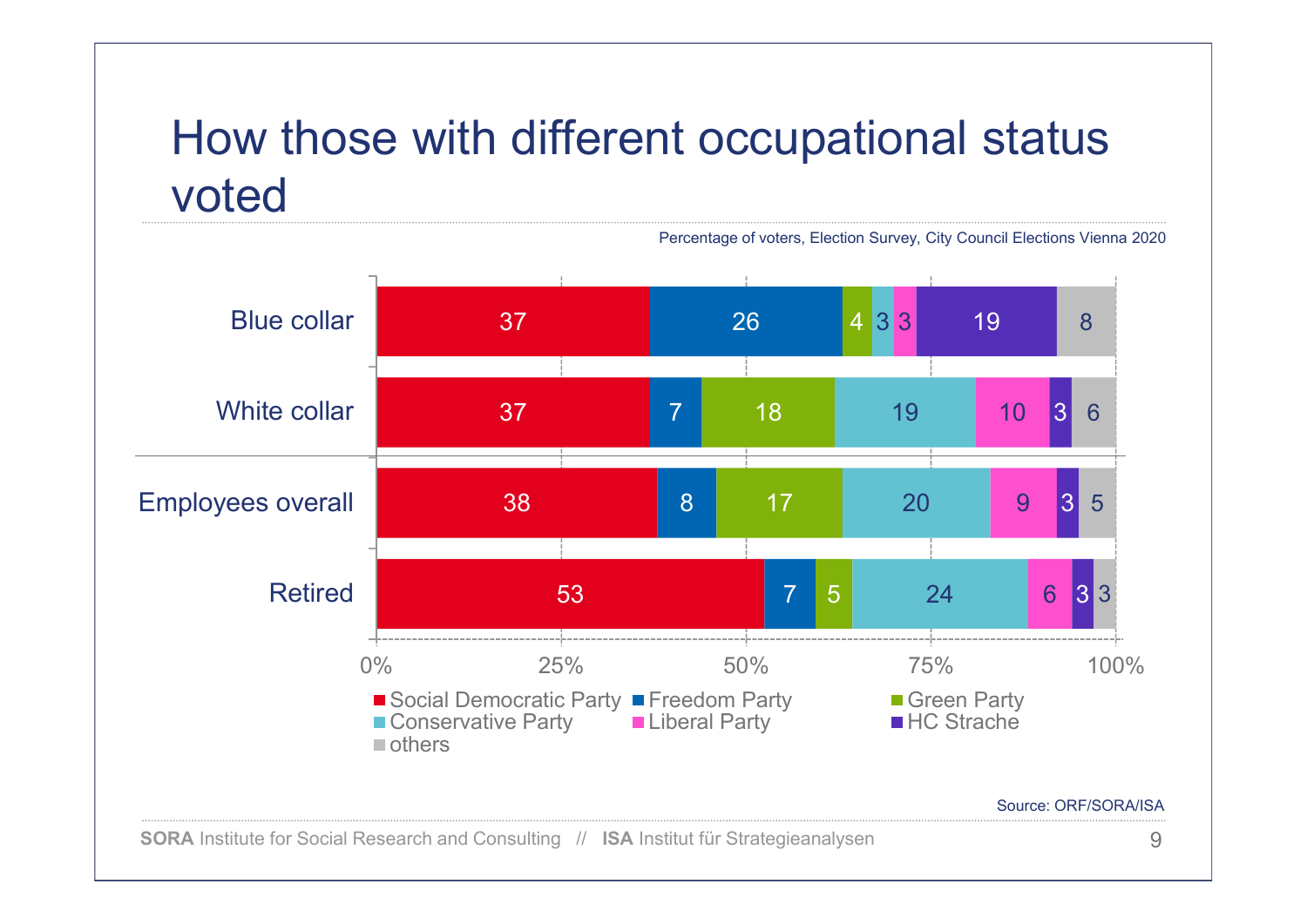### How those with / without financial security<br>voted<br>Percentage of voters, Election Survey, City Council Elections Vienna 2020 voted

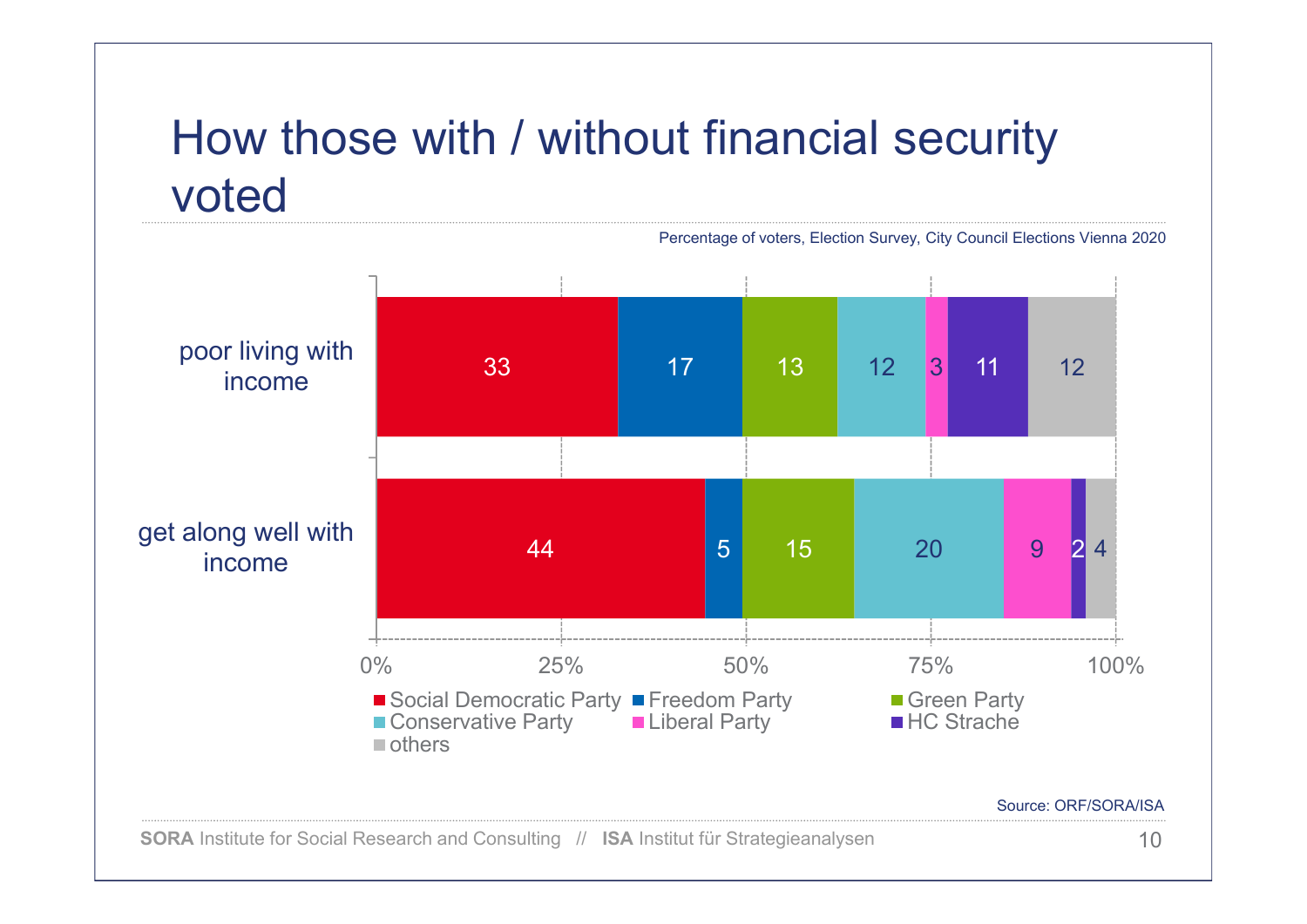# Top 3 voting motives<br>
Percentage of voters each , Election Survey, City<br>
Voters of Social Democratic Party



11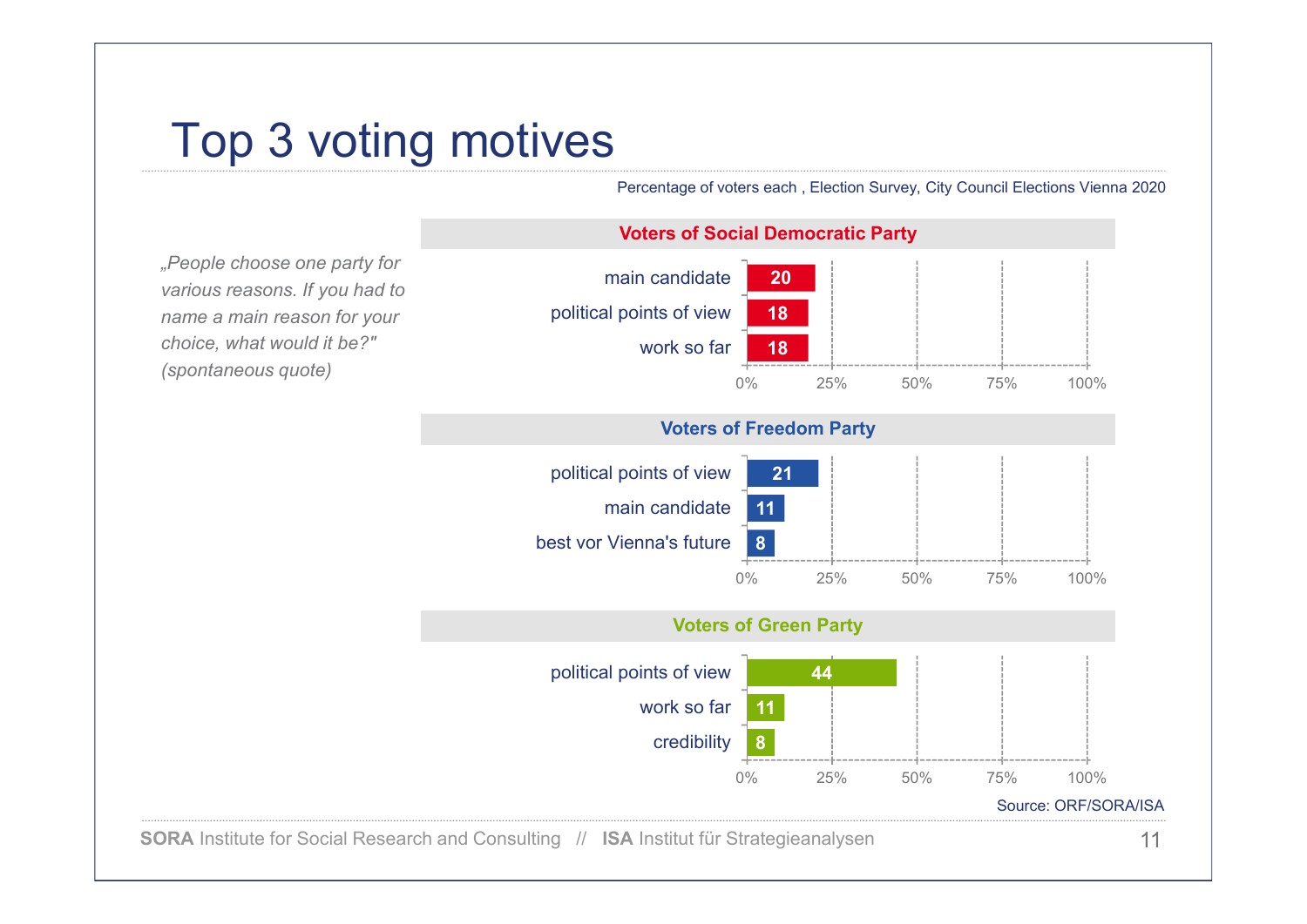# Top 3 voting motives

"People choose one party for various reasons. If you had to name a main reason for your choice, what would it be?" (spontaneous quote)



### Source: ORF/SORA/ISA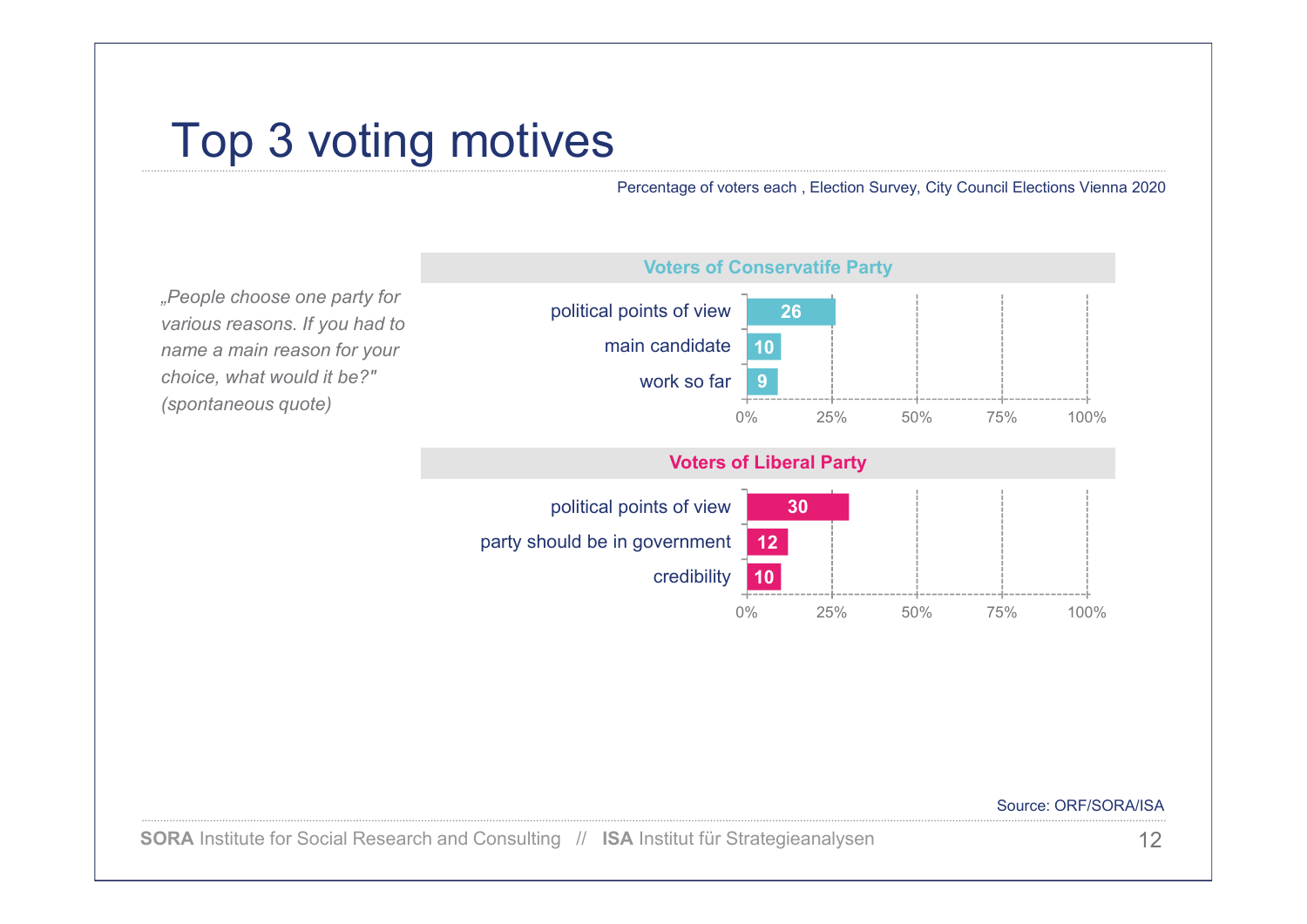## Topics discussed very frequently during the<br>election campaign<br>Percentage of all respondents and of the respective party voters, Topics discussed very frequently<br>
election campaign

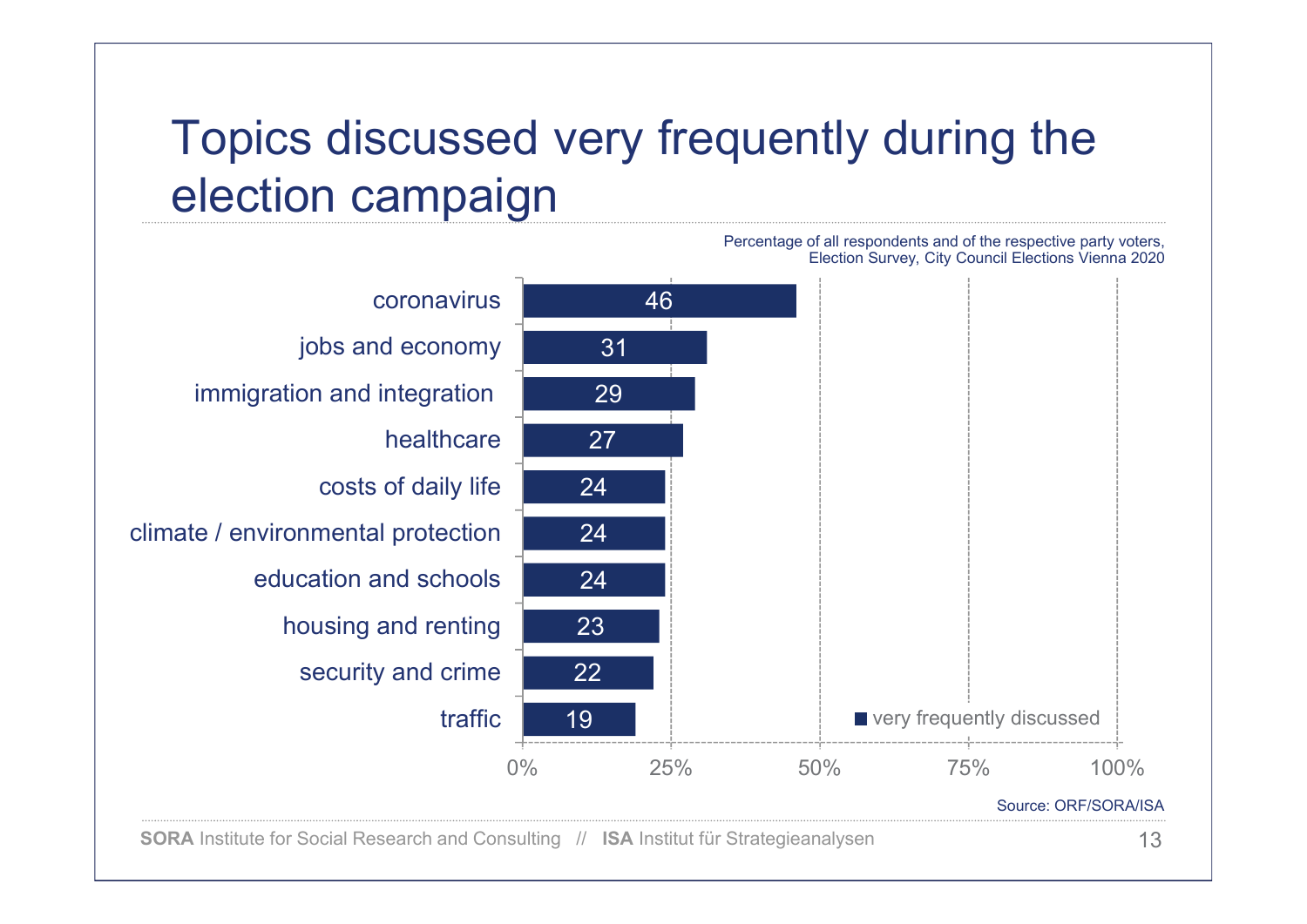# Top 3 topics very frequently discussed<br>
Percentage of voters each , Election Survey, City Council Elections Vienna 2020<br>
Voters of Social Democratic Party



14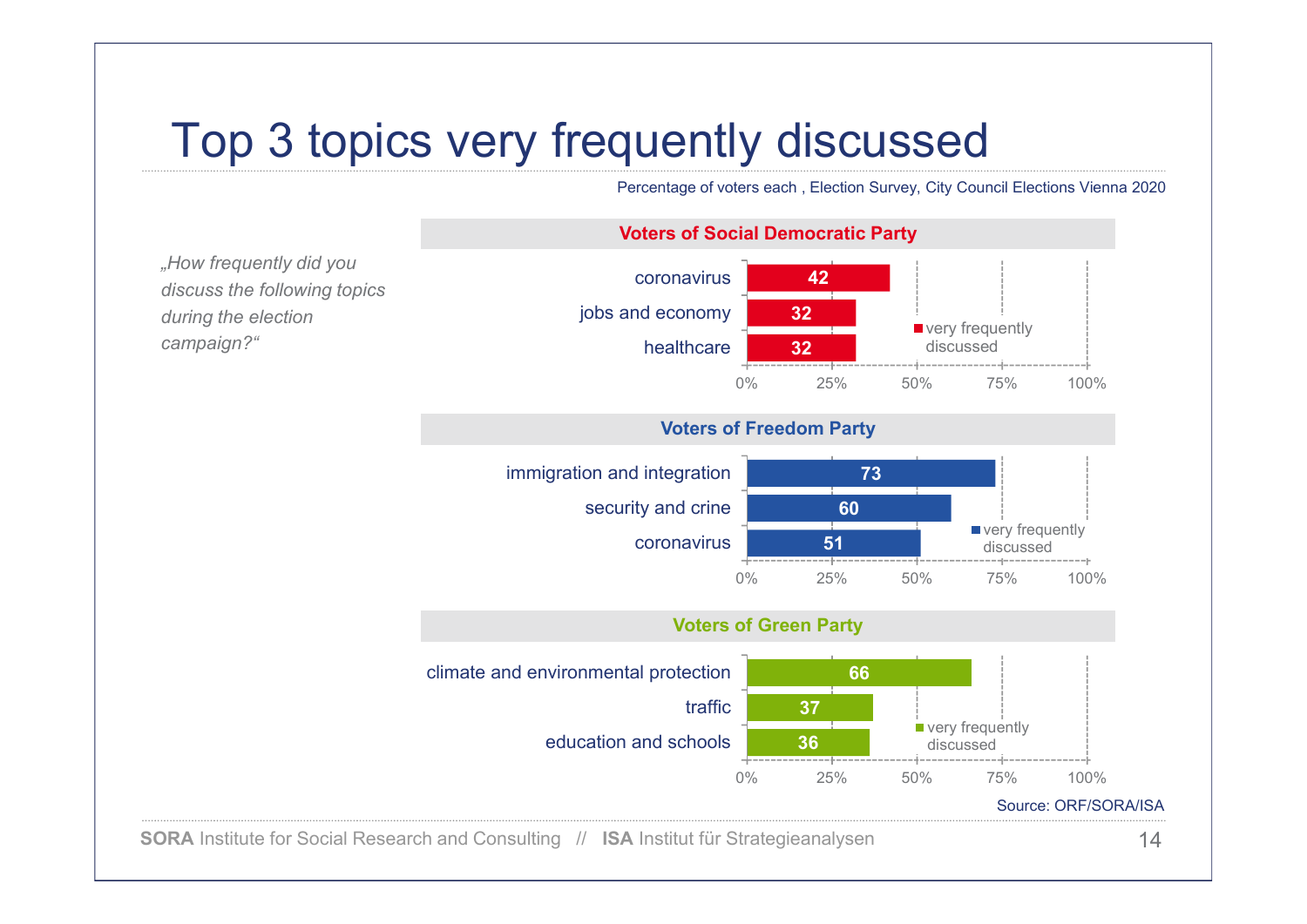# Top 3 topics very frequently discussed